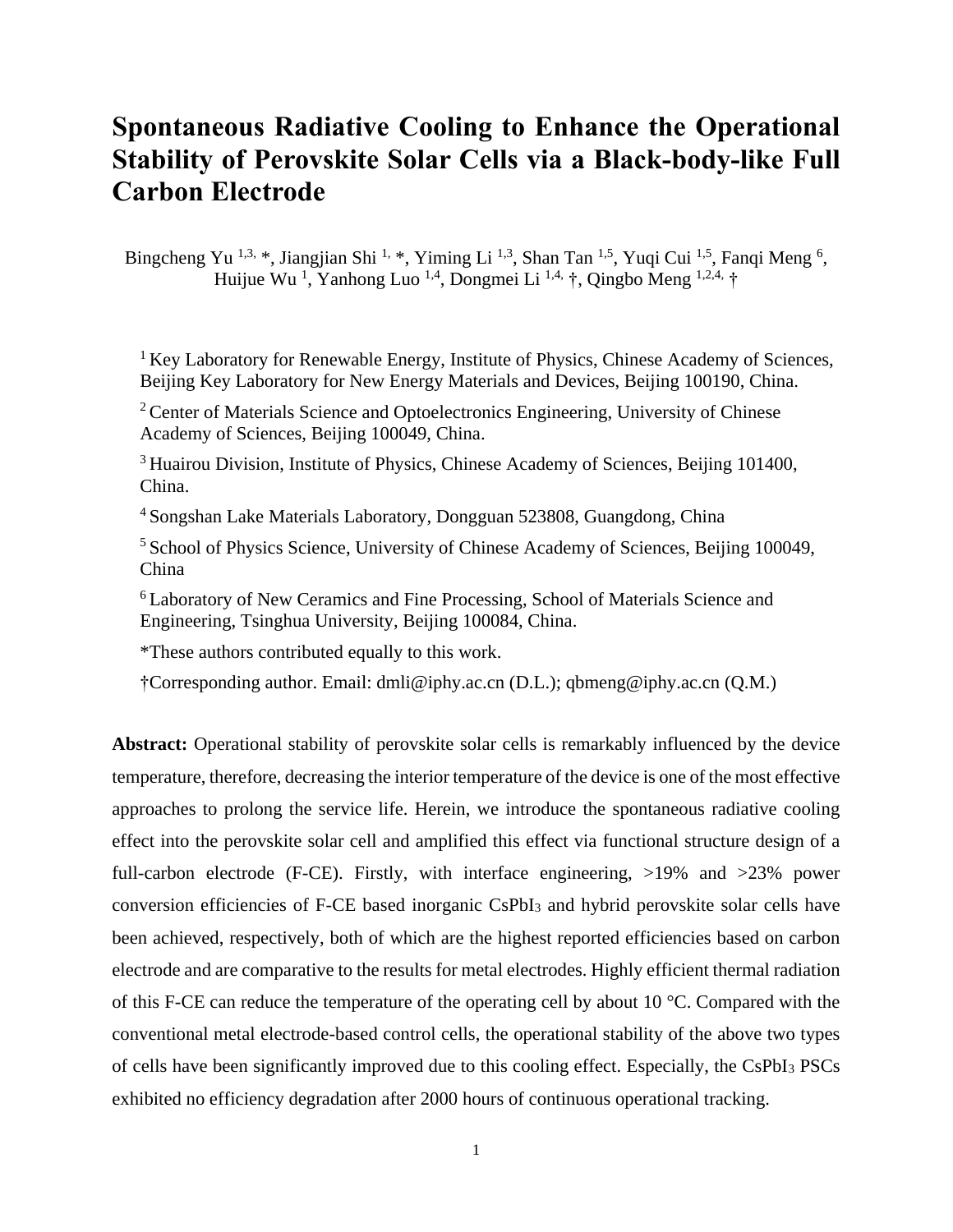Solar cells are sensitive to the temperature, and the temperature enhancement will result in performance degradation *(1-6)*. The elevated temperature of an operating cell mainly comes from the non-photoelectric conversion of the absorbed solar energy *(7)*. For a cell having a power conversion efficiency (PCE) of 25%, the maximum heating power from the one sun AM 1.5 G illumination could reach 750 W m<sup>-2</sup>. Under some extreme conditions, this heating power can make the cell temperature exceed 100°C *(8-9)*. This high temperature is a severe threat to the cell operational stability and also put forward rigorous demand to the encapsulation reliability *(10)*. Among solar cells, perovskite solar cells (PSCs) are much more sensitive to the elevated temperature *(11-16)*. Firstly, to the perovskite absorber materials, elevated temperature could cause the organic component volatilization *(11,12)*, accelerate ion (defect) migration and phase segregation *(13,14)*, and induce metastable crystal structure transition *(15,16)*. Secondly, elevated temperature could change or destroy the microstructural morphology, chemical doping and charge transporting ability of the organic hole transporting material *(17,18)*. Thirdly, elevated temperature could induce and accelerate the atom or component diffusion between different functional layers *(19,20)*.

Numerous works have been reported attempting to overcome this operational stability issue based on improving the heat resistance of the cell functional layers. For instance, dimension regulation, additive engineering, surface passivation, and process optimization routes are employed to suppress the decomposition or phase transition of perovskite absorber layers at high temperatures *(21-24)*. A series of new hole transport layer materials with higher thermal stability have also been developed for the cell *(25,26)*. Although the obvious progress has been achieved in the past few years, the stability performance of the PSC is still less satisfactory than commercialized inorganic solar cells.

Along with focusing on materials and interfacial stabilities, thermal management toward the complete cell started to be received attention. The primary concept of thermal management has been introduced to the PSC solar system by reducing the heating power and enhancing the heat dissipation, for example, doping higher thermal conductivity materials, optimizing device geometry and attaching heat spreaders *(27-29)*. Under thermal equilibrium conditions, compared to promoting interior thermal conduction, enhancing the heat dissipation of the cell terminals in fact plays a more critical role in cooling the whole cell. In some practical applications, passive liquid flow cooling or heat sink structures have been integrated into the photovoltaic systems for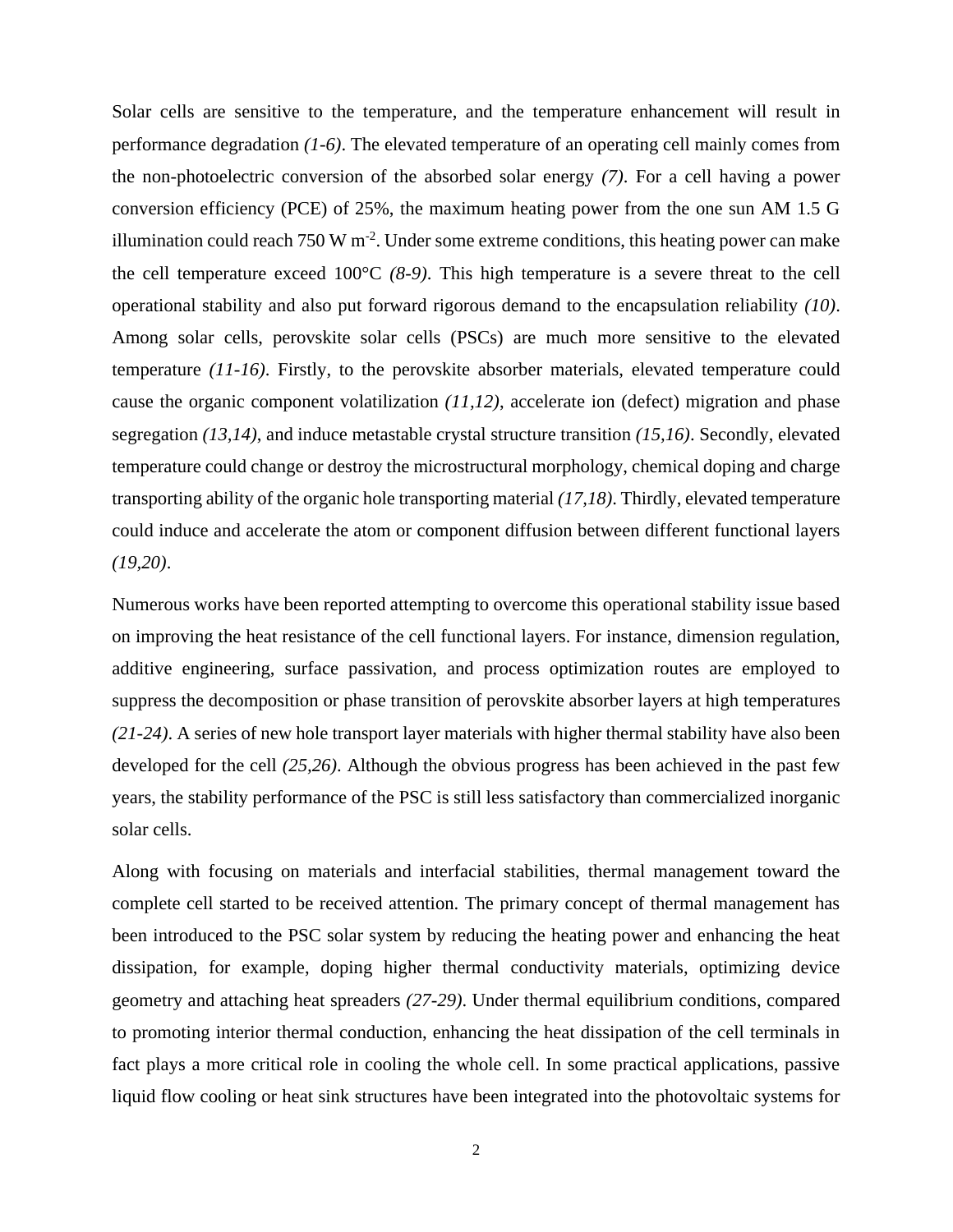this purpose; however, these external cooling components would significantly increase the photovoltaic installation and maintenance cost *(30-32)*. Thus, it is still a challenge to actively cool the operating cell in a low-cost, easy scale-up and large-scale way.

Herein, we introduce the spontaneous radiative cooling effect into the PSC to enhance terminal heat dissipation of the cell. This effect is realized by functional structure design of a full-carbon electrode (F-CE) that simultaneously has high thermal emissivity and excellent electrical properties. The superior interfacial contact and charge transporting ability of the F-CEs contribute to >19% and >23% PCEs of inorganic CsPbI<sub>3</sub> and hybrid PSCs, respectively, both of which are the highest reported efficiencies based on carbon electrode and are comparative to the results for metal electrodes. The radiative cooling effect of the F-CEs reduced the temperature of the operating cell (AM 1.5 G, 1 sun) by about 10 °C. For operational stability test, no PCE degradation was observed in F-CE based CsPbI<sup>3</sup> cell under continuously tracking over 2000 hours. For low/high temperature-cycle test (-20/60 °C), the F-CE based CsPbI<sub>3</sub> cell can sustain 95% of the initial PCE after 100 cycles while the relative PCE of the Au electrode-based cell drops by >35%. These results suggest that the electrode thermal radiative cooling approach can provide a universal, convenient and low-cost solution to overcome the efficiency degradation of the cell induced by temperature elevation during the cell operation.

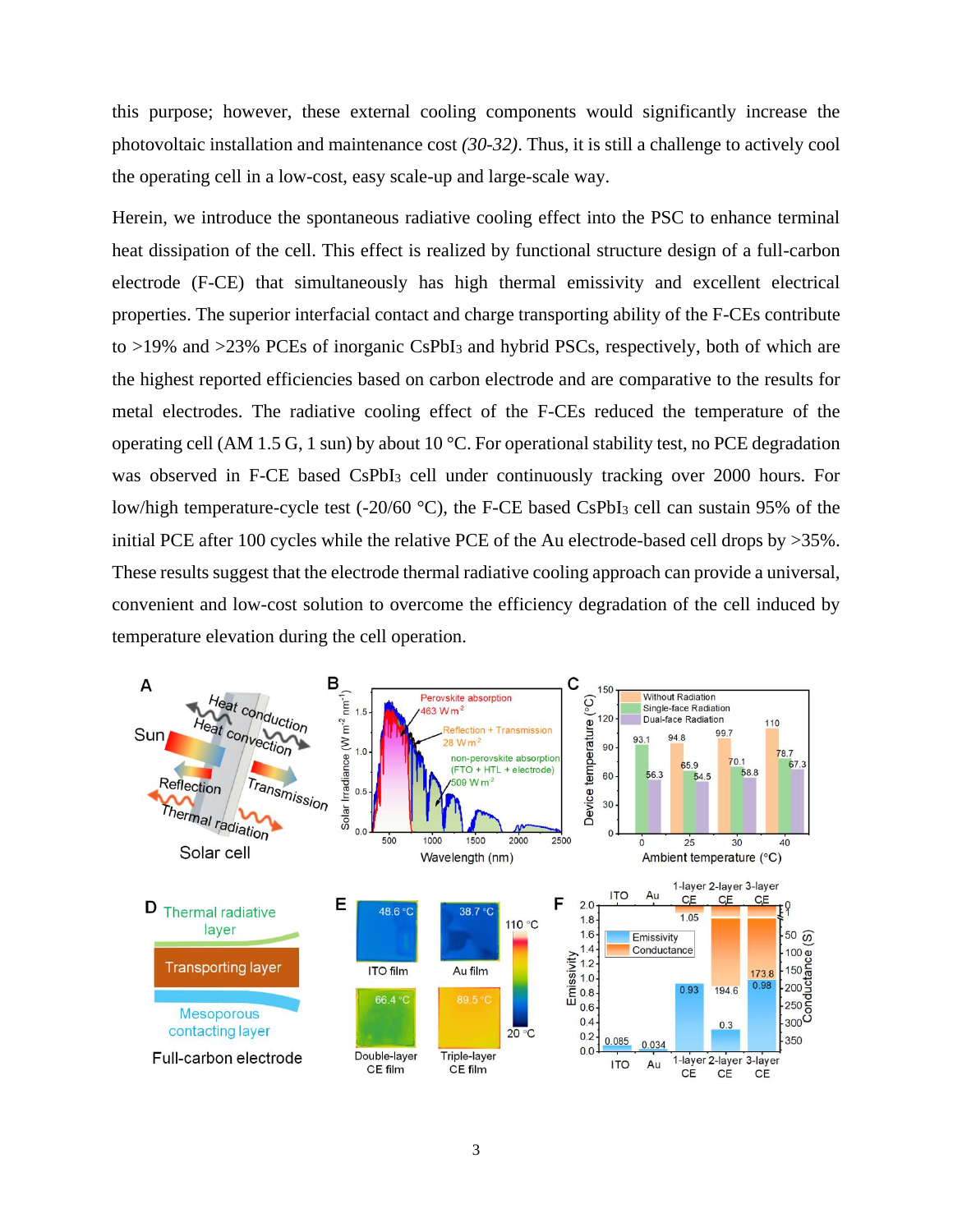**FIG. 1 Thermal properties of the PSC and the radiative F-CE.** (A) Schematic diagram of the sun illumination and heat dissipation pathways of the cell. (B) Absorption of the AM 1.5 G solar irradiance spectrum by different parts of the cell, estimated from cell external quantum efficiency and reflection/transmission spectra. (C) Simulated cell temperature under heating power of 770 W m<sup>-2</sup>. (D) Schematic diagram of the designed triple-layer F-CE comprising of mesoporous contacting, transporting and thermal radiative layers. (E) IR camera measured temperature of varied electrodes having surface temperature of about 90 °C. (F) Emissivity and conductance of the electrodes.

We first have a study on the heat generation and dissipation properties of the PSCs. As shown in FIG. 1A, thermal conduction, convection and radiation are the three main heat dissipation pathways. Heat generation properties caused by the light absorption of the PSC are experimentally estimated from light reflection/transmission and external quantum efficiency spectra of the cell (fig. S1-2). As in FIG. 1B, the cell absorbs about 97% of the entire sun illumination by the perovskite absorber layer (46%) and other functional layers (51%). Considering 20% PCE, the heating power of the cell illuminated under the AM 1.5G  $(1 \text{ sun})$  is 770 W m<sup>-2</sup>. Using these parameters, the cell interior temperature was simulated by considering various thermal radiation configurations (fig. S3-6 and table S1). As presented in FIG. 1C, at room temperature, the interior temperature can reach 94.8°C if the cell does not have thermal radiative cooling. If the cell emits thermal radiation from a single surface, for example the conductive glass surface, the temperature obviously decreases to 65.9°C. This could be the practical condition of a PSC with metal back electrode. If the back electrode can also emit thermal radiation, the cell temperature will further decrease to 54.5°C, which can guarantee the cell working under a relatively moderate condition. This cooling effect of the dual-face thermal radiation can always work whatever the ambient temperature is. When the cell works in the vacuum, for example in the near space, the cell cooling effect benefited from the dual-face thermal radiation is more impressive (fig. S7).

Inspired by the simulation results, we have designed a triple-layer structural full-carbon film as the back electrode to realize dual-face thermal radiative cooling in the PSCs, as schematically shown in FIG. 1D and fig S8. This F-CE is comprised of three functional layers including a mesoporous layer having excellent contact with the hole transporting layer (HTL), a highly conductive graphite layer and a thermally radiative layer with efficient thermal radiation ability.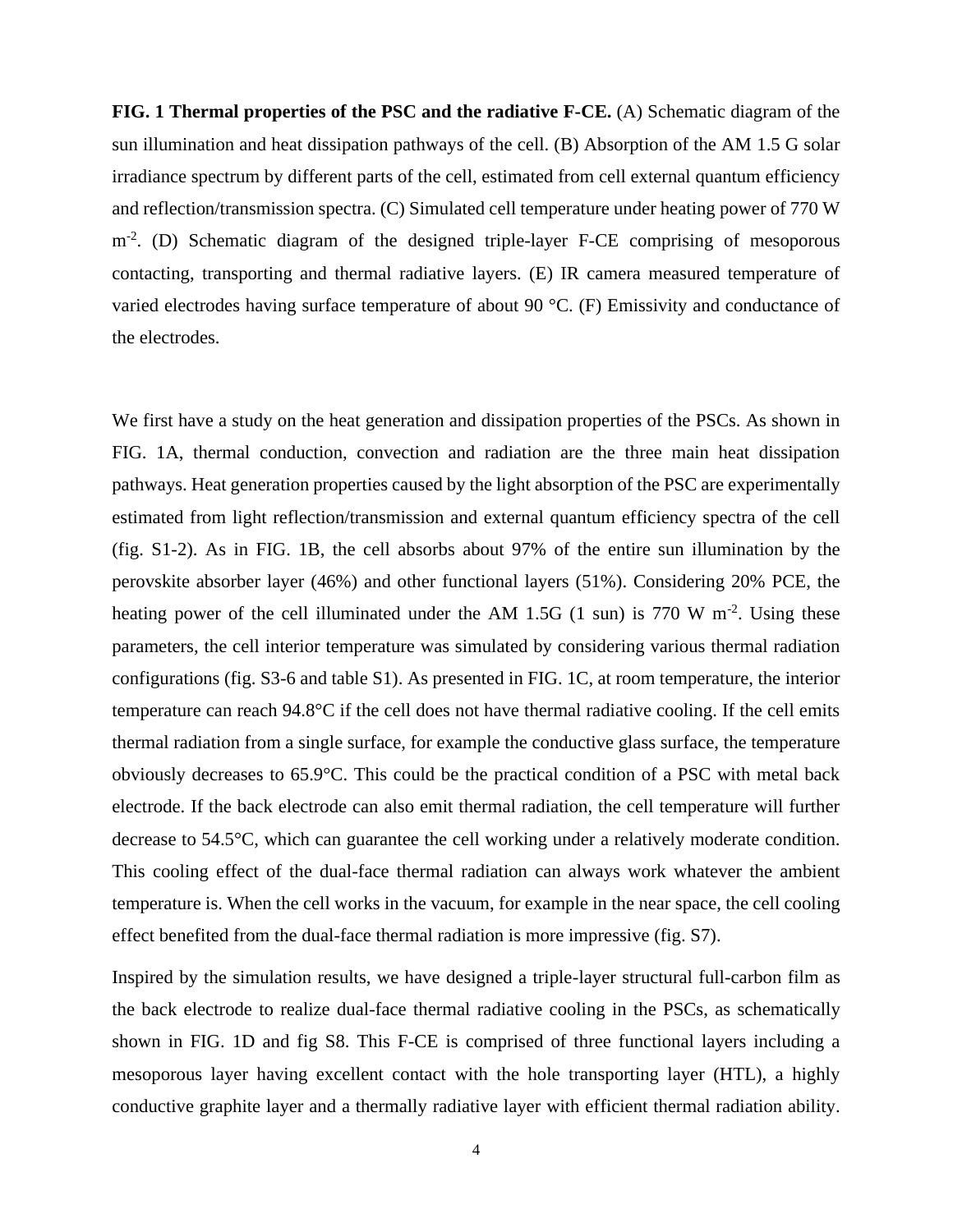Thermal radiative properties of varied electrodes were characterized by comparing the IR apparent temperature  $T_{IR}$  (measured with IR camera) and their real surface temperature  $T_0$  (measured by thermocouple). As in FIG 1E, when increasing the  $T_0$  to 90 $\degree$ C,  $T_{IR}$  of the Au electrode is 38.7 $\degree$ C. For another alternative electrode, Sn: In<sub>2</sub>O<sub>3</sub> (i.e., ITO), the  $T_{IR}$  is 48.6°C. Comparatively, TIR of the triple-layer F-CE reaches 89.5°C, very close to the *T*0. If the F-CE does not have the thermal radiative layer, its  $T_{IR}$  is 66.4°C. Thermal radiation ability of these electrodes is further quantified by using emissivity (*ε*), that is,  $\varepsilon \approx (T_{IR}/T_0)^4$  (33). The *ε* of the Au and ITO electrode are only 0.034 and 0.085 (FIG. 1F), respectively, and for the simplest single-layer carbon electrode, its *ε* is 0.93. If a graphite layer is introduced to enhance the carbon electrode conductance, the *ε* decreases to 0.3 (fig. S8). For our designed triple-layer F-CE, the ε reaches 0.98, very close to an ideal black body. In addition, the triple-layer F-CE has large charge conductance because of the interior graphite layer, which is suitable for the PSCs (fig. S9).

We use the F-CE to fabricate inorganic CsPbI<sub>3</sub> and hybrid PSCs. The cell structure of the CsPbI<sub>3</sub> solar cell, comprised of FTO (F: SnO<sub>2</sub>) glass, TiO<sub>2</sub>, CsPbI<sub>3</sub>, spiro-OMeTAD and F-CE, is shown in FIG. 2A. Carbon quantum dots (CQD) are introduced to improve the energy alignment of the F-CE/HTL interface. The CQDs were synthesized from hydrothermal method and evenly dispersed in water (FIG. 2B and fig. S10-11). These CQDs with the size of about 10 nm, can fill into the undulating area of the F-CE to reduce the surface roughness and modify the work function as well (fig S12-14). The F-CE was thermally pressed onto the top of the cell. This approach can ensure the F-CE robustly contact with the HTL with adhesive force reaching  $3.6$  N cm<sup>-2</sup>, about two orders of magnitude higher than that of the HTL/Au contact  $(0.07 \text{ N cm}^2)$ , as show in fig. S15. This mainly arises because the thermal-press approach can make the CE and HTL embed into each other, which will obviously change the film surface morphology and electrical potential (FIG. 2C and D). This not only benefits for the charge interface transfer but also facilitates the heat conduction within the cell.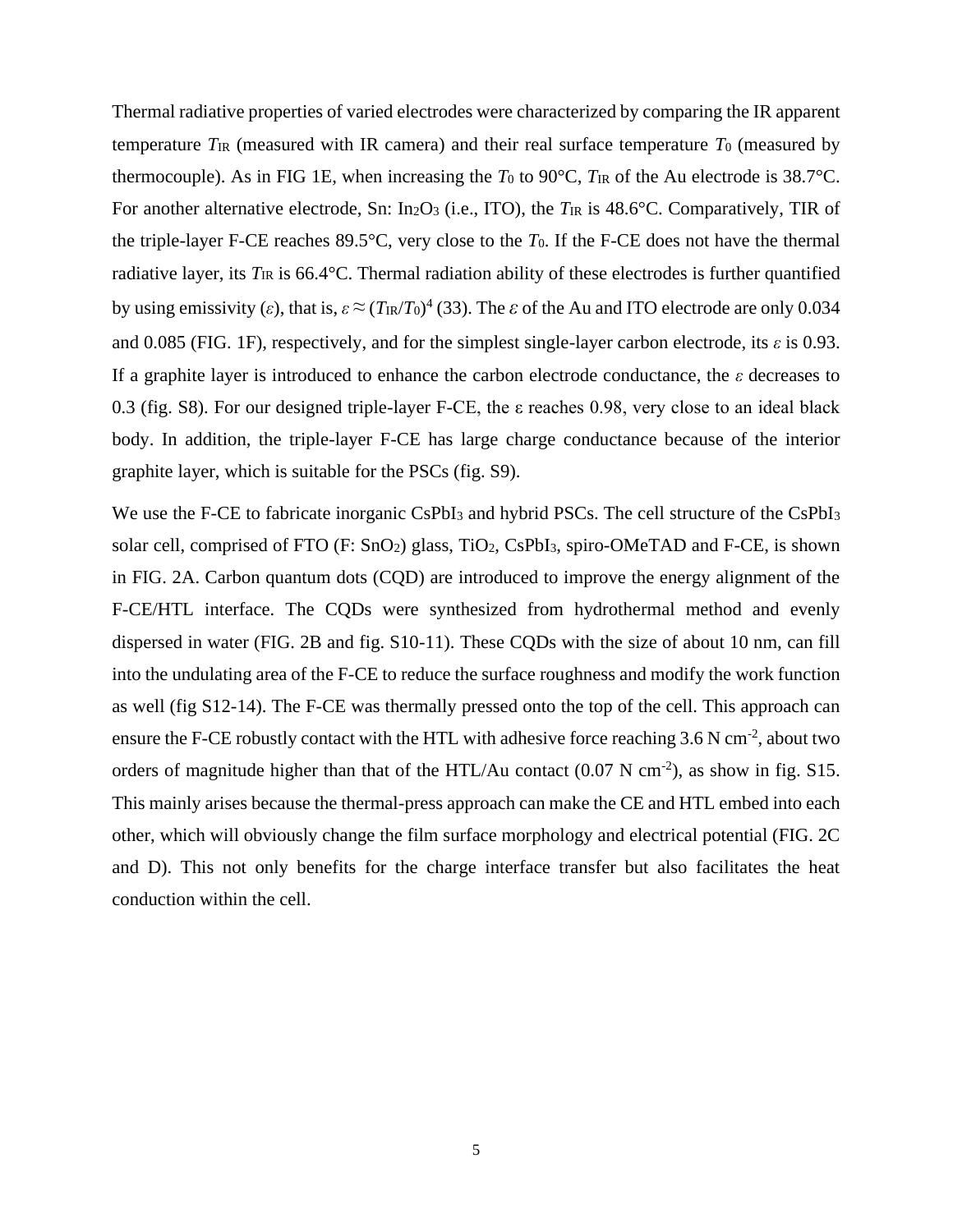

**FIG. 2 F-CE-based CsPbI<sup>3</sup> solar cell.** (A) Structure of the cell and the F-CE. Carbon quantum dots (CQD) are used to engineer the rear interface. (B) Photos of the CQD solution and its photoluminescence, and high-resolution transmission electron microscope image of the CQDs. Scale bar: 10 nm. Inset: lattice fringe image. (C-D) Surface morphology and contacting potential difference (CPD) of the fresh HTL and F-CE (C) and of them disassembled from the cell (D), respectively. Scale bar: 1 μm. (E) Current-voltage (*I-V*) characteristics of champion cells with Au electrode and F-CE, respectively. (F) PCE progress of the carbon electrode (CE) based inorganic  $CsPb(I, Br)3 PSCs.$ 

With the designed F-CE, a record 19.13% PCE (steady-state PCE: 18.7%) has been achieved for the CsPbI<sub>3</sub> cell with short-circuit current density ( $J_{\rm SC}$ ) of 20.43 mA cm<sup>-2</sup>, open-circuit voltage ( $V_{\rm OC}$ ) of 1.135 V and fill factor (FF) of 0.825 (FIG. 2E, fig. S16-20, and table S2). This performance is comparative to the corresponding Au electrode-based cell (PCE: 20.11%). In the past few years, PCEs of the carbon-based inorganic perovskite cells (including CsPbI<sub>3</sub>, CsPbI<sub>2</sub>Br, CsPbIBr<sub>2</sub> and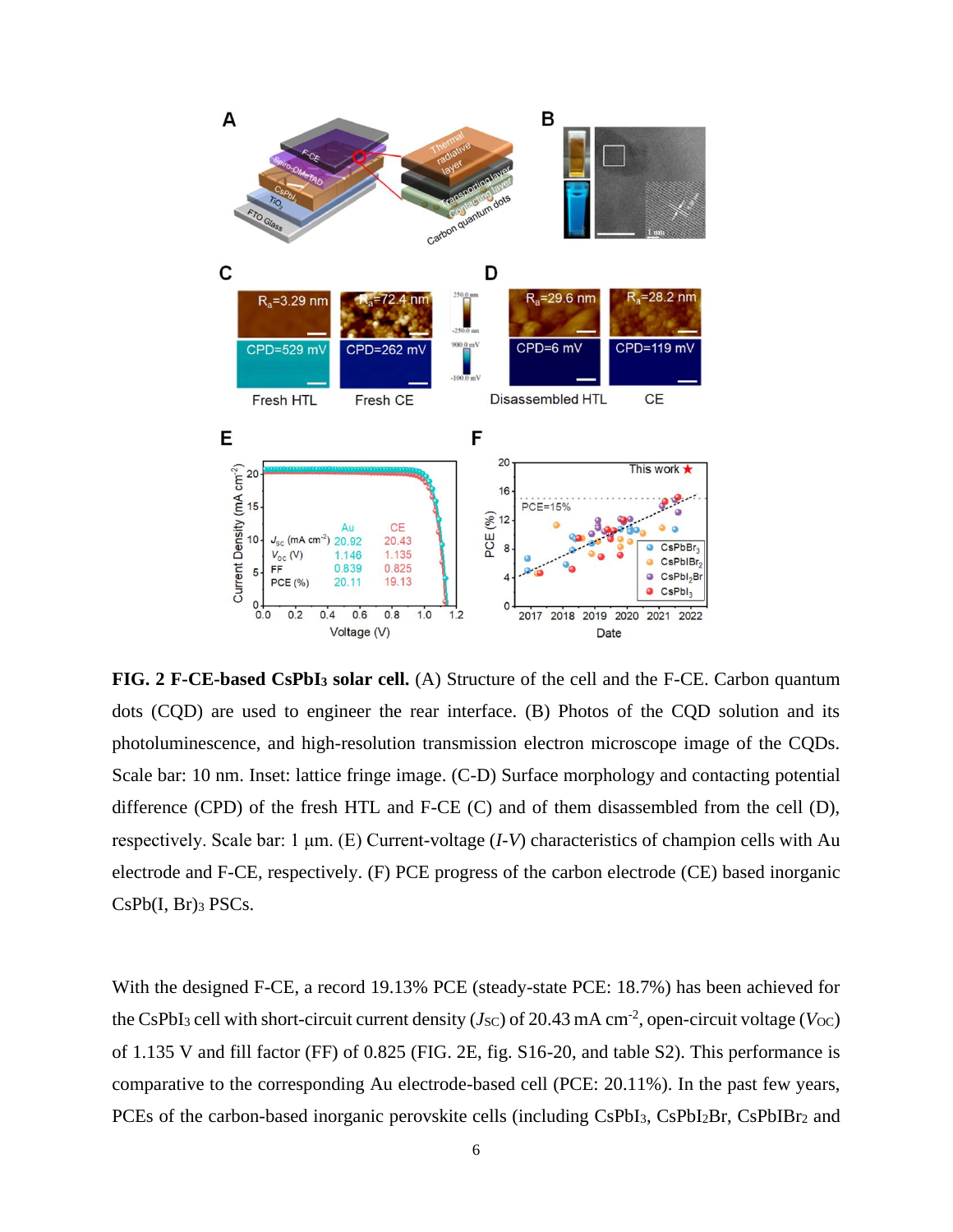CsPbBr3) indeed exhibited a linear increase tendency (FIG. 2F, table S3). As in mid-2021, the highest reported PCE was ~15% while the PCE gap between the Au and carbon-based cells exceeded 5%. Our result here has already narrowed the PCE gap to <1.0%. Besides the CsPbI<sup>3</sup> cells, we also achieved state-of-the-art carbon-based hybrid PSCs with 23.5% PCE (fig. S21-23). These results demonstrate that the F-CE is a promising electrode technology for the PSCs.



**FIG. 3 Influence of F-CE on the cell temperature and CsPbI<sup>3</sup> phase stability.** (A) Temperature measurement of an operating PSC under AM 1.5 G illumination. (B) Influence of electrode on the cell temperature. (C-D) Time-dependent X-ray diffraction patterns of the CsPbI<sup>3</sup> in the cells with varied electrodes under continuous light illumination (LED, about  $6\times10^5$  lx).

We further experimentally evaluated the cooling effect of the F-CE on the temperature of the operating cell under AM 1.5 G illumination (FIG. 3A-B). Under one sun illumination, the F-CE can reduce the cell surface temperature by about  $10^{\circ}$ C, from 53.1 (Au electrode) to 45.2 °C; under two sun illumination, the cell temperature will reduce from 73.6 to 62.7 °C (fig. S24). This cooling effect will significantly enhance the ambient phase stability of the CsPbI<sub>3</sub> film in the cell. As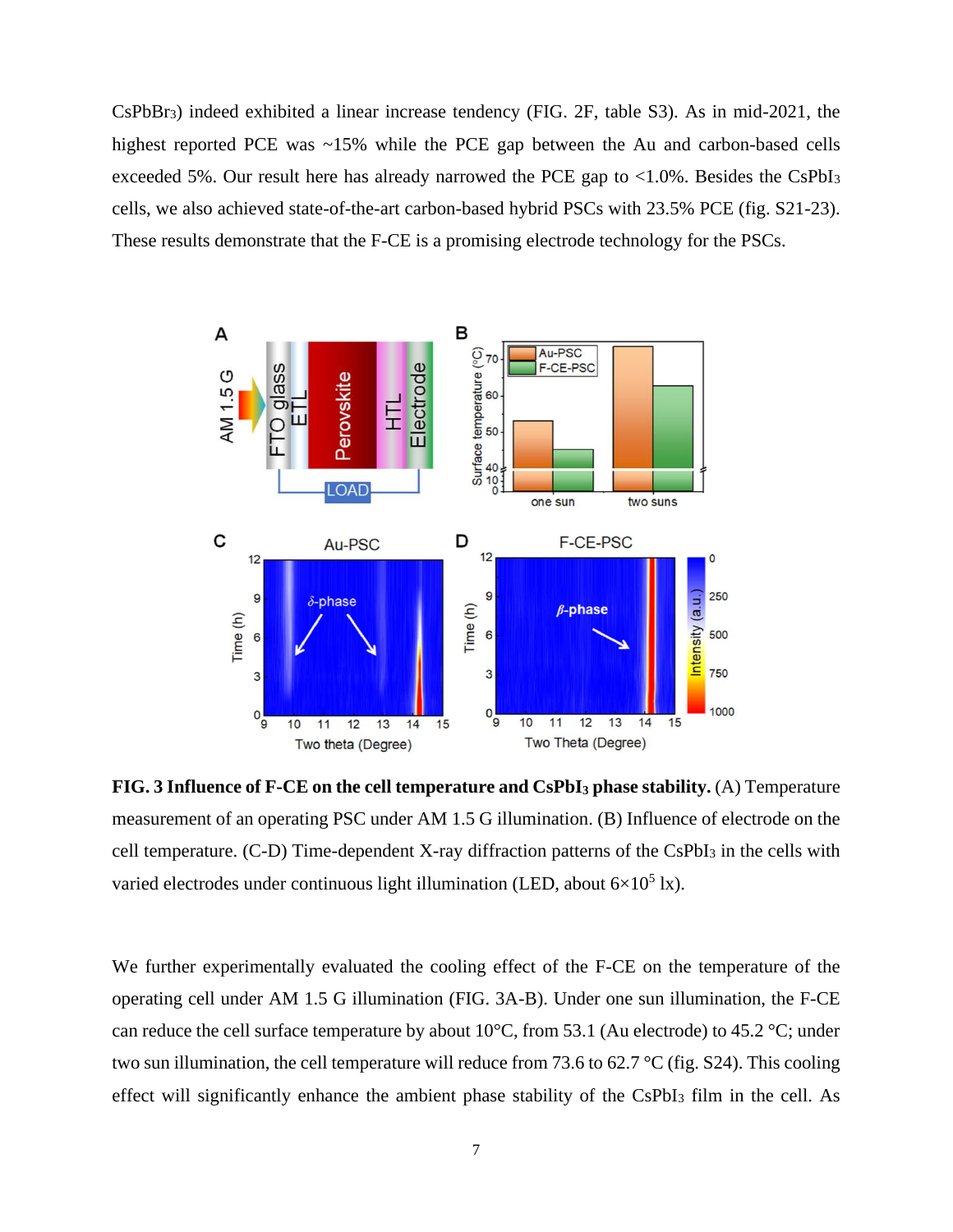indicated by time-dependent X-ray diffraction (XRD) shown in FIG. 3C-D, β-phase CsPbI<sup>3</sup> in the Au based PSC gradually transformed into δ-phase after being illuminated for several hours in ambient conditions. Comparatively, CsPbI<sup>3</sup> in the F-CE based PSC exhibited stable β-phase and constant XRD intensity in the whole illumination aging duration. It is also demonstrated that the temperature itself has obvious influence on the shelf life of the cell. Elevated temperature such as 65°C can easily cause PCE degradation and CsPbI<sup>3</sup> phase transition in a complete cell, whereas only 10°C temperature reduction will effectively improve the device stability (fig. S25-26).



**FIG. 4 Operational stability test of the cell.** (A-B) PCE tracking of the cells operating under normal and  $10\times$  concentrated AM 1.5G illumination in ambient conditions. (C) 2000 h PCE tracking of the cells continuously operating under light illumination (initial cell current density 20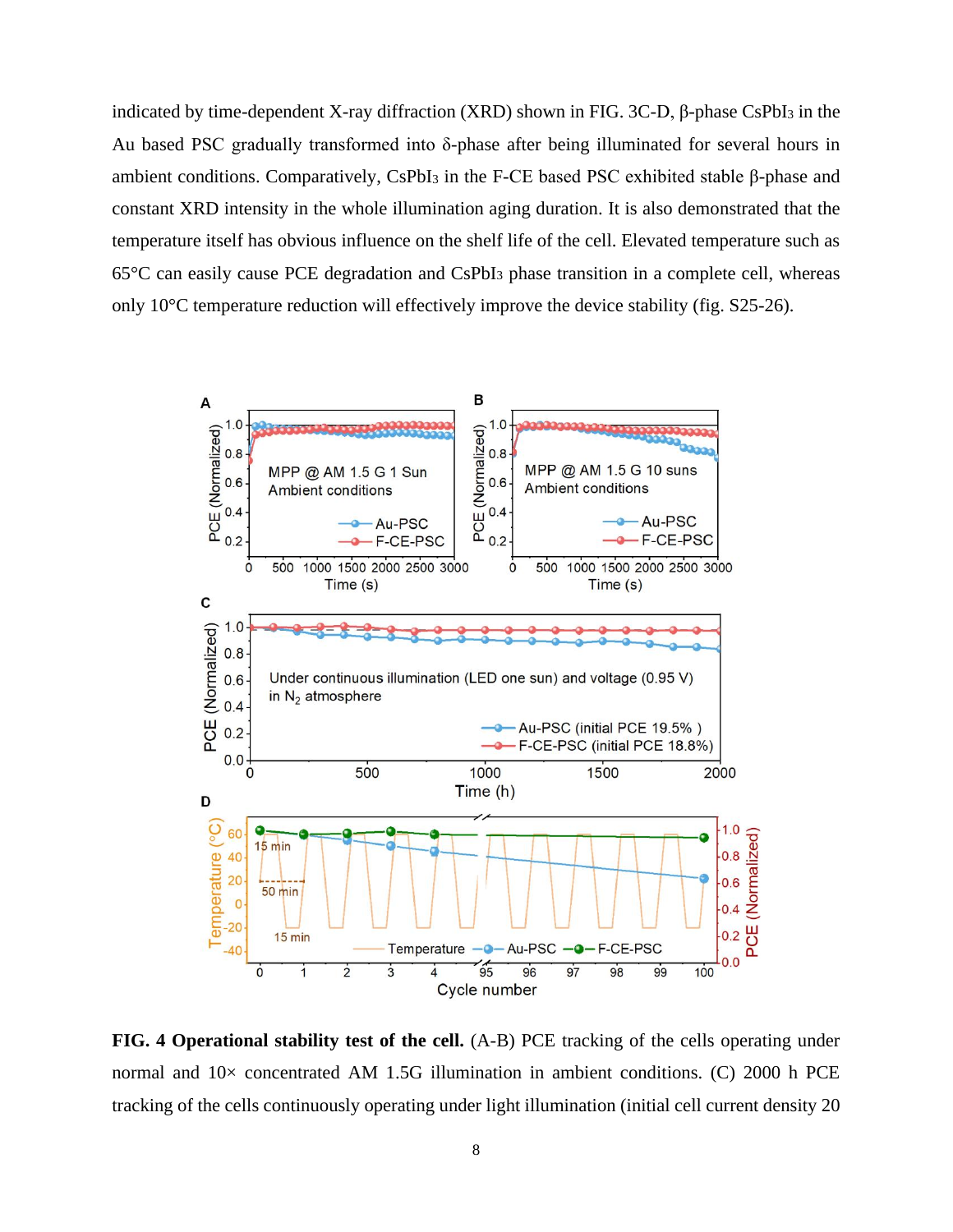mA cm<sup>-2</sup>) and bias voltage (0.95 V) in N<sub>2</sub> atmosphere. (D) Low (-20 $^{\circ}$ C) -high (60 $^{\circ}$ C) temperature cycling test in N<sup>2</sup> atmosphere for 100 cycles.

Lastly, we used different aging processes to evaluate the operational stability of the cells. After working at the maximum power point (MPP) under AM 1.5 G (one sun) for 3000 s in ambient conditions, no PCE degradation can be found for the F-CE based unencapsulated cell, whereas the PCE of the Au-based cell dropped to 92% of its initial value (FIG. 4A). Under concentrated 10 suns illumination, the PCE of the F-CE based cell only decreased to 94% of its initial value whereas the PCE of the Au electrode-based cell obviously dropped to 78% (FIG. 4B, and fig. S27-28). We further tracked 2000 hours' operational stability in  $N_2$  atmosphere when keeping the cell continuously working under a steady-state bias voltage (0.95 V) and white LED illumination (initial cell current density 20 mA cm<sup>-2</sup>). The PCE of the F-CE based cell slightly increased in the first 400 h, then kept almost constant from 500 to 2000 hours (FIG. 4C). To the best of our knowledge, this is one of the best operational stability results among the CsPbI<sup>3</sup> solar cells reported so far. Comparatively, the PCE of the Au based cell continuously degraded in the whole aging process, only sustaining 82% of its initial PCE after 2000 h. We also conducted low-high temperature (-20/60°C) aging test (FIG. 4D). The temperature range between -20 and 60°C was cycled for 100 times by using a semiconductor cooling stage, and the time duration at each temperature in one cycle is 15 min. After the aging process, the PCE of the Au-based cell has dropped to <70% of its initial value while the F-CE based cell still can sustain 95% of its initial value. This better temperature-cycling stability mainly benefits from both the temperature buffering effect of the F-CE and the robust HTL/F-CE interface contact (fig. S29).

## **References and Notes**

- 1. W. Tress et al., Nat. Energy 4, 568-574 (2019).
- 2. W. Tress et al., Energy Environ. Sci. 11, 151-165 (2018).
- 3. J. Haschke et al., Energy Environ. Sci. 10, 1196-1206 (2017).
- 4. F. Kersten et al., Sol. Energy Mater Sol. Cells 142, 83-86 (2015).
- 5. A. Zuschlag et al., Prog. Photovolt. 25, 545-552 (2017).
- 6. P. Singh et al., Energy Environ. Sci. 101, 36-45 (2012).
- 7. L. Xu et al., Joule 5, 631-645 (2021).